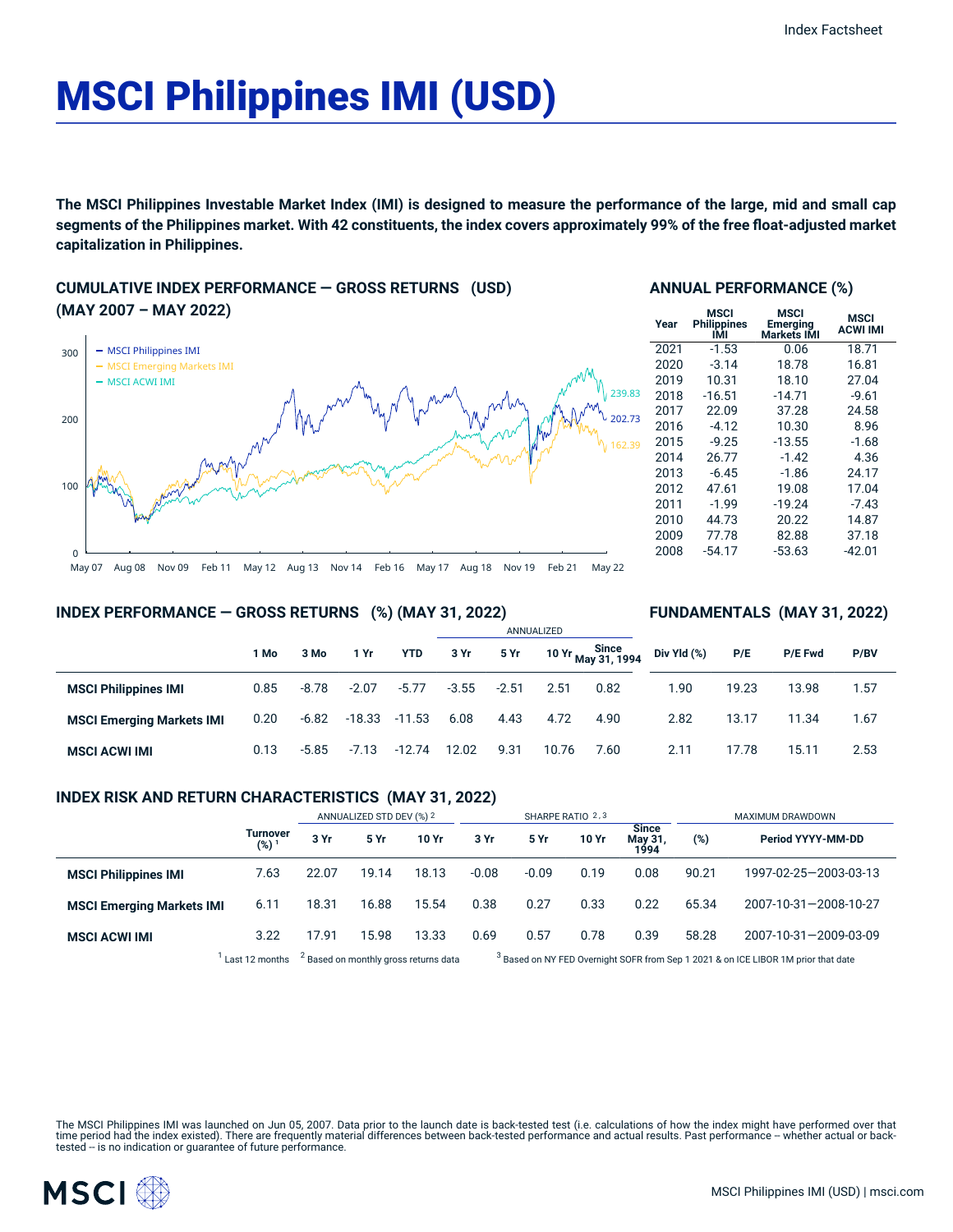### **INDEX CHARACTERISTICS**

| <b>MSCI Philippines IMI</b> |                               |  |  |
|-----------------------------|-------------------------------|--|--|
| Number of                   | 42                            |  |  |
| <b>Constituents</b>         |                               |  |  |
|                             | <b>Mkt Cap (USD Millions)</b> |  |  |
| Index                       | 61,780.39                     |  |  |
| Largest                     | 7.119.55                      |  |  |
| <b>Smallest</b>             | 114.18                        |  |  |
| Average                     | 1,470.96                      |  |  |
| Median                      | 747.13                        |  |  |
|                             |                               |  |  |

#### **TOP 10 CONSTITUENTS**

|                  | TOP 10 CONSTITUENTS                                      |                                              |                  |                                          |
|------------------|----------------------------------------------------------|----------------------------------------------|------------------|------------------------------------------|
| s IMI<br>42      |                                                          | <b>Float Adj Mkt</b><br>Cap<br>USD Billions) | Index<br>Wt. (%) | <b>Sector</b>                            |
| illions)         | <b>SM PRIME HOLDINGS</b><br><b>BDO UNIBANK</b>           | 7.12<br>5.03                                 | 11.52<br>8.13    | <b>Real Estate</b><br><b>Financials</b>  |
| 780.39           | AYALA LAND                                               | 4.57                                         | 7.40             | <b>Real Estate</b>                       |
| 119.55<br>114.18 | <b>ICTSI INTL CONTAINER</b><br><b>SM INVESTMENTS</b>     | 4.22<br>3.95                                 | 6.83<br>6.39     | <b>Industrials</b><br><b>Industrials</b> |
| 170.96           | AYALA CORP                                               | 3.71                                         | 6.01             | <b>Industrials</b>                       |
| 747.13           | <b>BANK OF PHIL ISLANDS</b><br><b>JG SUMMIT HOLDINGS</b> | 3.41<br>3.13                                 | 5.51<br>5.07     | <b>Financials</b><br>Industrials         |
|                  | <b>PLDT</b>                                              | 2.74                                         | 4.44             | <b>Comm Srvcs</b>                        |
|                  | <b>ABOITIZ EOUITY VENTURES</b><br>Total                  | 1.99<br>39.87                                | 3.23<br>64.53    | <b>Industrials</b>                       |
|                  |                                                          |                                              |                  |                                          |

# **FACTORS - KEY EXPOSURES THAT DRIVE RISK AND RETURN MSCI FACTOR BOX**



#### **SECTOR WEIGHTS**



### **MSCI FaCS**



broad global index - MSCI ACWI IMI.

Neutral factor exposure (FaCS = 0) represents MSCI ACWI IMI.